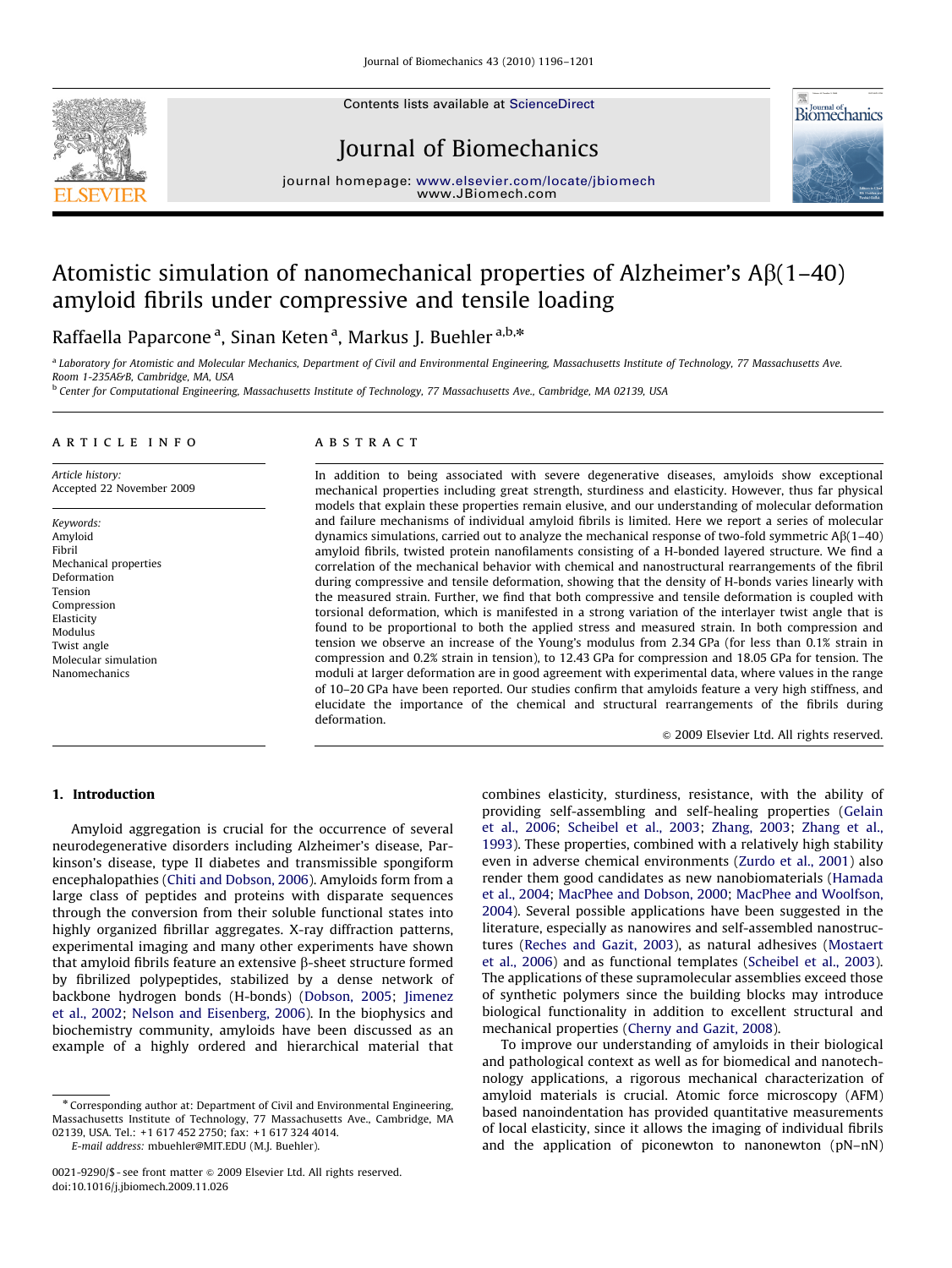<span id="page-1-0"></span>forces. Recent reports provide values for their Young's moduli ranging from a few tens of MPa [\(Graveland-Bikker et al., 2006;](#page-5-0) [Guo and Akhremitchev, 2006](#page-5-0); [Del Mercato et al., 2008\)](#page-5-0) to several GPa [\(Knowles et al., 2007;](#page-5-0) [Kol et al., 2005;](#page-5-0) [Smith et al., 2006\)](#page-5-0), depending on the size of the considered protein structure ([Graveland-Bikker et al., 2006](#page-5-0); [Kol et al., 2005\)](#page-5-0) and on the experimental approach and loading condition [\(Guo and Akhre](#page-5-0)[mitchev, 2006;](#page-5-0) [Smith et al., 2006](#page-5-0)). AFM nanoindentation provides an indirect evaluation of the elastic properties that typically relies on some assumptions on the geometry of the fibrils, since it involves the calculation of the moment of inertia from the fibril geometry to estimate the elastic modulus. Further, experimental techniques have not yet provided insight into molecular level deformation mechanisms of amyloid fibrils under mechanical loading. Therefore, the direct calculation of the Young's moduli of amyloid fibrils by using a bottom-up molecular dynamics simulation approach is critical to identify their nanomechanical properties and to elucidate deformation mechanisms and structural changes under applied mechanical stress at different levels in the material's hierarchical structure.

Here we perform molecular dynamics simulations (MD) to study the mechanical properties of amyloid fibrils formed by the two-fold symmetric  $A\beta(1-40)$  peptide, which has been associated with Alzheimer's disease. We specifically focus on the correlation between the structural and chemical rearrangement of the fibrils under compressive and tensile loading. According to experimental imaging and NMR data ([Petkova et al., 2002;](#page-5-0) [Tycko, 2003](#page-5-0)), each molecule in the amyloid fibril contains two  $\beta$ -strands that form separate parallel  $\beta$ -sheets in a double-layered cross- $\beta$  motif. Two such cross  $\beta$ -units comprise a protofilament, which shows a two-fold symmetry with respect to the fibril growth axis, as shown in Fig. 1.

#### 2. Methods

#### 2.1. Molecular simulation approach

Atomistic simulations are carried out using the CHARMM molecular dynamics program ([Brooks et al., 1983](#page-5-0)). For modeling molecular interactions, the modified all-atom CHARMM19 polar force field is used in conjunction with an effective Gaussian model for the water solvent [\(Lazardis and Karplus, 1999](#page-5-0)). The initial structure (obtained as discussed in Section 2.2) is first minimized to relax the system to a favorable starting configuration, and then equilibrated at constant temperature (using an NVT ensemble) at 300 K. The minimization consists of 10,000 Steepest Descent (DS) steps followed by 50,000 Adopted Basis Newton– Raphson Method steps. The subsequent relaxation is performed using the Velocity-Verlet algorithm (VV2) for 4 ns (with a time step of 0.001 ps). No constraints are imposed to the system during energy minimization and relaxation. The relaxation is performed until the root mean square deviation (RMSD) of the protein structure remains constant, ensuring that convergence is achieved during the simulation.

## 2.2. Amyloid fibril geometry setup

In a recent paper we proposed a method to identify the structure of the threefold symmetric amyloid microfibril formed by  $A\beta(1-40)$  peptide on the basis of the dependence of the energetic, chemical and structural properties on the length of the fibril ([Paparcone and Buehler, 2009](#page-5-0)). The same method has been applied to identify the atomic coordinates of  $91.873 \text{ Å}$  long fibrils with the two-fold symmetric morphology, as reported in ([Paparcone et al., 2009\)](#page-5-0). We focus our mechanical analyses on the two-fold symmetry as it has been suggested to feature a greater stability than the three-fold symmetric structure. The amino acid sequence of the studied amyloid fibril is DAEFRHDSGYEVHHQKLVFFAEDVGSNK-GAIIGLMVGGVV ([Petkova et al., 2002](#page-5-0)). Only the last 32 amino acid residues are considered here, since the first eight residues are disordered in the fibrils [\(Petkova](#page-5-0) [et al., 2002](#page-5-0)). Therefore, the first glycine (G) along the sequence corresponds to residue #1 and it is the reference point for all residues referenced in our study. We build initial fibril geometries by imposing the typical interstrand distance of the  $\beta$ sheet configuration  $(d=4.8 \text{ Å})$ . Fig. 1A shows the top-view of a single layer of the amyloid fibril.

Fig. 1B and C display the amyloid fibril configuration after minimization and equilibration runs (side and top views, respectively). The structure retains its  $\beta$ cross configuration, which is stabilized by the internal strong hydrophobic interactions (between the U-turns) and by a H-bond network between the layers. Each layer is twisted with respect to the previous one by  $\theta_0$ =1.29° along the fibril axis, resulting in a macroscopic twist angle as it is commonly observed in amyloid fibrils [\(Chothia, 1973;](#page-5-0) [Chou et al., 1983a;](#page-5-0) [Maccallum et al., 1995;](#page-5-0) [Periole et al.,](#page-5-0) [2009;](#page-5-0) [Salemme, 1983](#page-5-0); [Wang et al., 1996;](#page-5-0) [Yang and Honig, 1995](#page-5-0)). The twist angle is in agreement with earlier theoretical results ([Buchete et al., 2005](#page-5-0)). The occurrence of the twist angle is a common feature of the amyloid structures, and several explanations for its occurrence have been already suggested, including: backbone degrees of freedom [\(Chothia, 1973\)](#page-5-0), the out-of-plane deformation of peptide groups [\(Salemme, 1983](#page-5-0)), intrastrand ([Chou et al., 1983a](#page-5-0); [Maccallum et al., 1995](#page-5-0)) and tertiary interactions [\(Wang et al., 1996;](#page-5-0) [Yang and Honig, 1995](#page-5-0)), as well as the tendency to minimize the surface area of the system ([Koh and Kim, 2005](#page-5-0)). More recently, the analysis of the energetic implications of the twist angle in  $\beta$ -sheets structures suggested that the structure is stabilized by entropic contributions



Fig. 1. Molecular and structural view of the two-fold A $\beta(1-40)$  amyloid fibril considered in this study. Panel A: top-view of a single layer of the amyloid fibril. Each layer consists of two U-shaped protofibrils (polypeptide turns). The rectangular cross-sectional area A is approximated according to the overlapping red square, which is defined according to the positions of V4 and S18 (highlighted using the CPK green representation). Panel B shows a top-view of the amyloid fibril after equilibration, showing the characteristic twisting structure. Panel C shows a side view of the amyloid fibril, also revealing the twisted morphology. The two U-shaped polypeptide turns are colored in red and blue in this visualization to visualize the twist structure. (For interpretation of the references to the color in this figure legend, the reader is referred to the web version of this article.)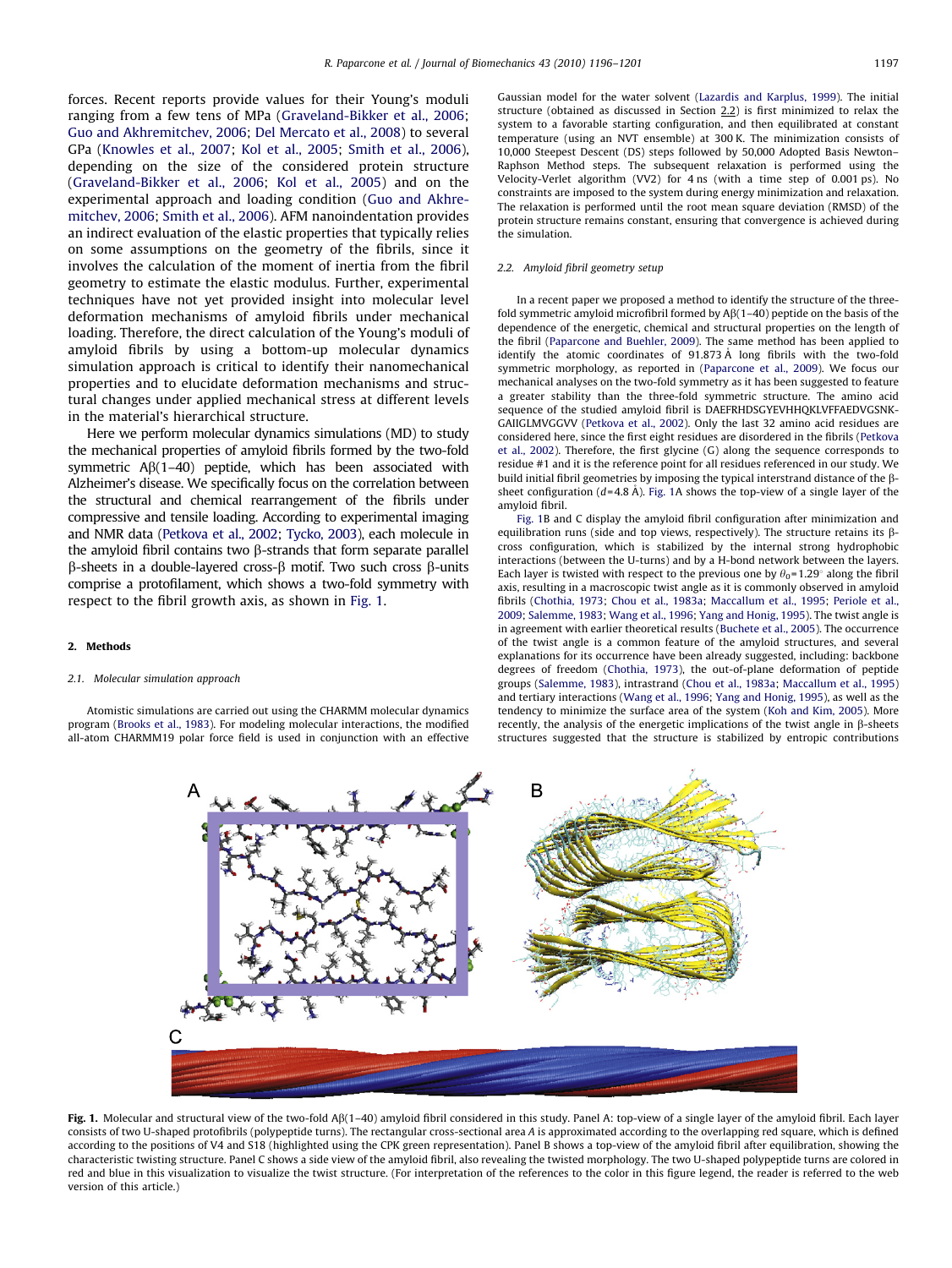<span id="page-2-0"></span>associated with an increase in backbone dynamics [\(Periole et al., 2009\)](#page-5-0). Our observation of the emergence of the twist angle during the finite temperature equilibration phase corroborates this concept, and illustrates the importance of the backbone interactions to ensure the stability of the overall structure.

#### 2.3. Nanomechanical characterization approach

The analysis of the nanomechanical properties is performed by carrying out MD constant force experiments to simulate the compressive and tensile deformation of the protein. In both cases, the applied load is increased in discrete steps followed by equilibration runs to simulate quasistatic loading. Fig. 2A depicts a schematic of the loading geometry, where the bottom layer of the fibril is fixed and a constant force is applied on the top in the direction of the fibril axis. Similar loading conditions have also been applied in experimental studies [\(Hansma et al.,](#page-5-0) [2000\)](#page-5-0).

The applied stress ranges between 0 and 0.13 GPa (compression) and between 0 and 0.035 GPa (tension), with variable loading steps to ensure deformation through equilibrium. The stress boundary condition is applied by imposing external forces, equally distributed among all the alpha carbon atoms composing the top layer (the total applied force is denoted by F). The applied stress  $\sigma$  is calculated by considering the rectangular cross-sectional area A of the fibril as represented in [Fig. 1A](#page-1-0), via  $\sigma = F/A$ . The cross-sectional area is defined according to the positions of the amino acids valine 4 (V4) and serine 18 (S18), highlighted in [Fig. 1](#page-1-0)A using the CPK green representation. The estimated edges defining the cross-section resulted to be:  $h=30.56 \text{ Å}$  and  $b=46.28 \text{ Å}$ . The corresponding computed area and moment of inertia  $(I = bh^3/12)$  are A=1414.32  $\AA^2$  and  $I=110070.81\times 10^{-40}\,\text{m}^4$ , respectively. Each simulation at a particular applied load is carried out until the system reaches stability and the RMSD converges to a constant value (within several nanoseconds). The average displacement of the bottom and top layers is used to calculate the corresponding engineering strain  $\varepsilon$ , which is evaluated when the RMSD has converged. The engineering strain  $\varepsilon$  is computed as

$$
\varepsilon = \frac{d}{d_0} - 1\tag{1}
$$

where  $d_0$  and d are the top–bottom distance of the equilibrated starting structure (no load applied) and of the final compressed fibril (with load applied), respectively. The distances  $d_0$  and  $d$  are computed by taking into account the coordinates of the center of both the top and bottom layers. Applying a continuum beam-buckling theory, the critical buckling load  $P_{cr}$  can be estimated ([Hibbeler,](#page-5-0) [2005](#page-5-0))

$$
P_{cr} = \frac{\pi^2 EI}{(\alpha L)^2} \tag{2}
$$

where E is the Young's modulus (such that EI is the bending stiffness),  $L=91.873 \text{ Å}$ represents the effective length of the fibril and  $\alpha$ =0.707 reflects appropriate boundary conditions. The buckling stress is calculated via  $\sigma_{\rm cr} = P_{\rm cr}/A$ .

#### 2.4. Fibril geometry analysis under deformation

The twist angles of both the relaxed and compressed configurations are evaluated by considering the positions ( $\vec{r}_{Top}$  and  $\vec{r}_{Bottom}$ ) of the amino acid S18 of the top and bottom layers. These residues are located in the center of the U-turn of each molecule (see [Fig. 1](#page-1-0)A) and are less affected by entropic perturbations during the relaxation procedure. The scalar product between the vector positions of these residues is utilized to calculate the total fibril twist angle  $\Theta$ 

$$
\cos\theta = \frac{\vec{r}_{Top} \cdot \vec{r}_{Bottom}}{|\vec{r}_{Top}||\vec{r}_{Bottom}|}
$$
(3)  
The interlayer twist angle is calculated by  $\theta = \theta/N$ , where *N* denotes the

number of layers in the fibril. The relative variation of the twist angle is evaluated as

$$
\varepsilon_{\theta} = \frac{\theta}{\theta_0} - 1\tag{4}
$$

where  $\theta_0$  is the initial twist angle of the relaxed structure without any load applied, and  $\theta$  the twist angle at a particular load considered.

The number of H-bonds along the trajectories is computed using the software Visual Molecular Dynamics (VMD) [\(Humphrey et al., 1996\)](#page-5-0) and imposing a cut-off distance and angle of 4.0 Å and  $40^{\circ}$ , respectively. The reported values correspond to the average number of backbone H-bonds during the last 2 ns of each simulation.

## 3. Results and discussion

We begin with an analysis of the stress–strain response of the amyloid fibril under compressive and tensile loading. Fig. 2B depicts the stress versus strain plot obtained from our computational experiments. In both compression and tension we observe an increase of the Young's modulus from 2.34 GPa (for less than 0.1% strain in compression and 0.2% strain in tension), to 12.43 GPa for compression and 18.05 GPa for tension. This suggests that in both compression and tension the increase in stress causes an increase of the tangent stiffness as the applied compressive or tensile strain is increased.

The obtained Young's modulus values are in close agreement with available experimental values ([Knowles et al., 2007;](#page-5-0) [Kol](#page-5-0) [et al., 2005;](#page-5-0) [Smith et al., 2006\)](#page-5-0), validating the results of our simulations. Specifically for  $A\beta(1-42)$  amyloid fibrils as considered in our study, Knowles et al. reported values in the range of



Fig. 2. Mechanical characterization of amyloid fibrils through compressive and tensile loading. Panel A: schematic representation of the compressive and tensile loading conditions. A constant stress ranging between 0 and 0.13 GPa (compression) and 0 and 0.035 GPa (tension) is applied, distributed among all C<sub>a</sub>-atoms that form the backbone of the top protofibril layer. The C<sub>x</sub>-atoms of the bottom layer are fixed. Panel B: stress-strain plot obtained from compression and tension simulations. The results show an increase of the stiffness in both compressive and tensile loading when the stress reaches  $\approx 0.01$  GPa, indicating a nonlinear stress-strain behavior. The Young's modulus ranges from 2.34 GPa (at small deformation) to 12.43 GPa under compression (for compressive strains larger than 0.1%) and 18.05 GPa under tension (for tensile strains in excess of 0.2%). These modulus values are similar as observed experimentally [\(Knowles, et al., 2007](#page-5-0); [Kol, et al., 2005](#page-5-0); [Smith, et al., 2006\)](#page-5-0). The inlay in panel B shows the results of a buckling analysis, displaying the critical buckling stress  $\sigma_{cr}$  as a function of fibril length L.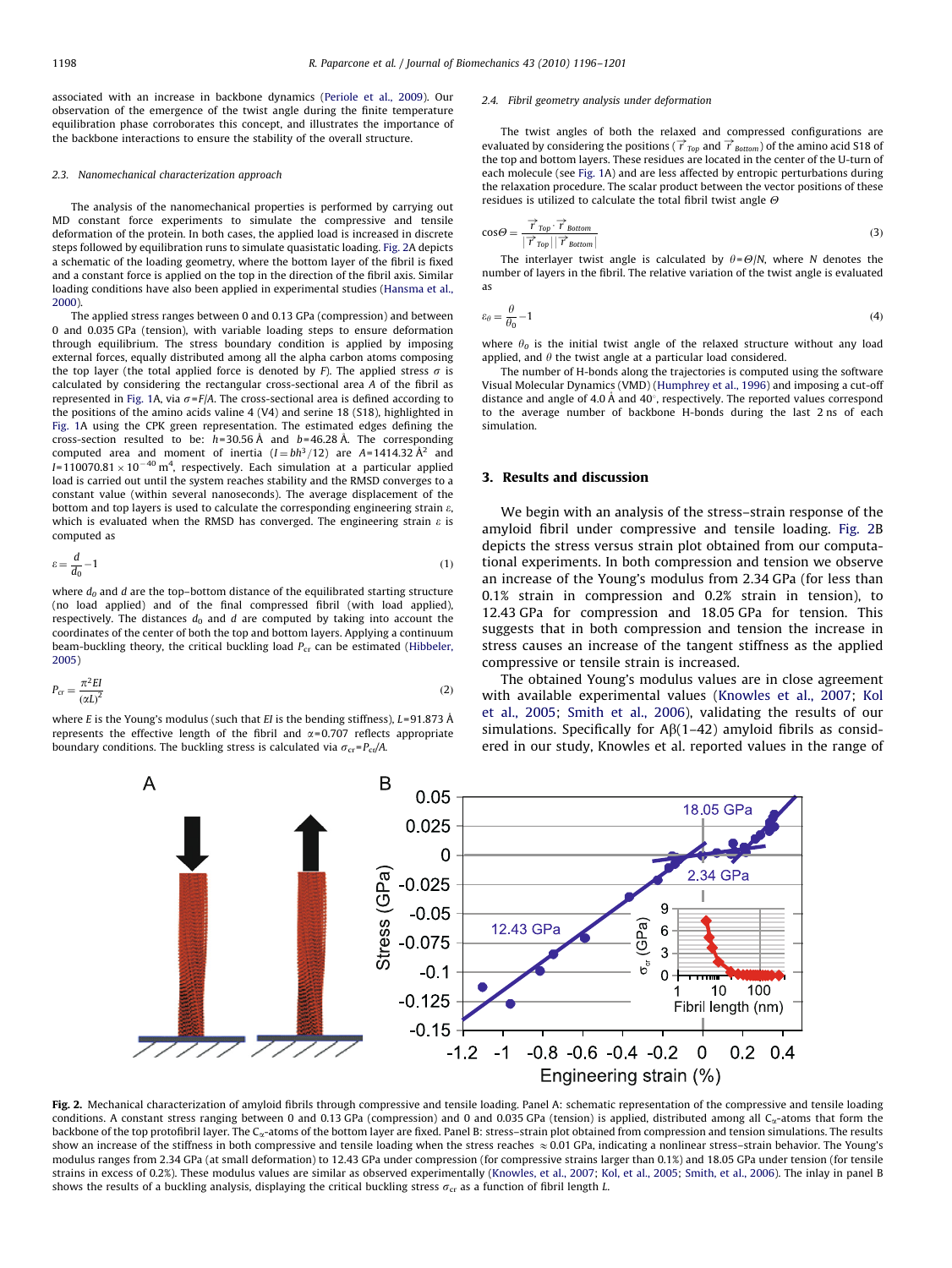<span id="page-3-0"></span>12–17 GPa obtained from both experimental measurements and theoretical evaluations ([Knowles et al., 2007](#page-5-0); [Kol et al., 2005;](#page-5-0) [Smith et al., 2006](#page-5-0)). However, our results disagree with other experimental studies [\(Graveland-Bikker et al., 2006](#page-5-0); [Guo and](#page-5-0) [Akhremitchev, 2006;](#page-5-0) [Del Mercato et al., 2008](#page-5-0)), possibly due to different amyloid fibrils considered, or due to the experimental approach and loading conditions. Another possible reason for the decrease of the stiffness has been related to differences in the internal packing of amyloids or amyloid plaques (assemblies of fibrils), as pointed out in earlier works ([Guo and Akhremitchev,](#page-5-0) [2006;](#page-5-0) [Knowles et al., 2006](#page-5-0); [Nilsson and Dobson, 2003\)](#page-5-0).

To elucidate the underlying molecular mechanisms of deformation, we monitor the variation of the number of backbone Hbonds as a function of the applied stress and the engineering strain, where the results are shown in Fig. 3A and B. The applied stress results in an increase of the total number of H-bonds in compression, and in a decrease of the H-bonds density when tensile loading is applied. A similar relation is found between the engineering strain and the number of H-bonds for both compression and tension.

The rearrangement of the structure is not only associated with a change of the number of backbone H-bonds as discussed in the previous paragraph, but also with a significant variation of the fibril twist angle with respect to the initial structure as shown. In Fig. 3C and D we plot the relative variation of the twist angle (as defined in Eq. (4)) as a function of the applied stress and of the engineering strain, respectively. These results clearly show that both the compressive and tensile loading are coupled with a torsional twisting deformation. The variation of the twist angle during loading is linearly proportional to both the applied stress (Fig. 3C) and the engineering strain (Fig. 3D). The corresponding fitting equations could be used to predict the deformation induced on the fibril and its resulting final periodicity as function of the applied stress or of the measured strain, in the range of small deformations. Specifically, we find that the relative variation of the twist angle  $\varepsilon_{\theta}$  is 25.48% (per % applied strain), suggesting a remarkable change in the structural arrangement at the molecular level (see Fig. 3D).

The change in twist angle also changes the periodicity of the amyloid fibril structure as mechanical load is applied (where the periodicity is defined as  $v = 360 \cdot d/\theta$  ([Paparcone and Buehler,](#page-5-0) [2009\)](#page-5-0), and due to the dependence of the geometric parameters on the applied strain,  $v = v(\varepsilon) = 360 \cdot d(\varepsilon)/\theta(\varepsilon)$ . To visualize this, in [Fig. 4](#page-4-0) we report the configurations of a  $\approx$  250 nm long amyloid fibril at compressive and tensile strain. The coupling of compressive and tensile deformation with torsional twisting is evident by comparing the reference structure ([Fig. 4](#page-4-0)A) to the deformed fibrils [\(Fig. 4](#page-4-0)B and C). A similar coupling between stretching and torsional twisting has been observed in other twisted biological structures such as tropocollagen, DNA, as well as fibril and actin filaments ([Bozec et al., 2007](#page-5-0); [Medved et al.,](#page-5-0) [1990;](#page-5-0) [Offer et al., 2002;](#page-5-0) [Upmanyu et al., 2008](#page-5-0); [Weisel et al., 1987\)](#page-5-0).



Fig. 3. Structural and chemical analysis of the amyloid fibril under compressive and tensile loading. Panels A and B: dependence of the number of backbone H-bonds on the applied stress (panel A) and on the engineering strain (panel B). Panels C and D: relative variation of the twist angle  $\varepsilon_{\theta}$  as a function of the both the applied stress (panel C) and the engineering strain (panel D). The analysis shown in this figure suggests that compressive loading leads to an increase of the H-bond network density and to an increased twist angle, effectively reducing the periodicity of amyloid fibrils. In contrast, tensile loading has the opposite effect and leads to a decrease of both the H-bond density and twist angles, resulting in a higher overall periodicity of the fiber. Linear curves in plots are fits to the data, enforced to pass through the origin of the coordinate system.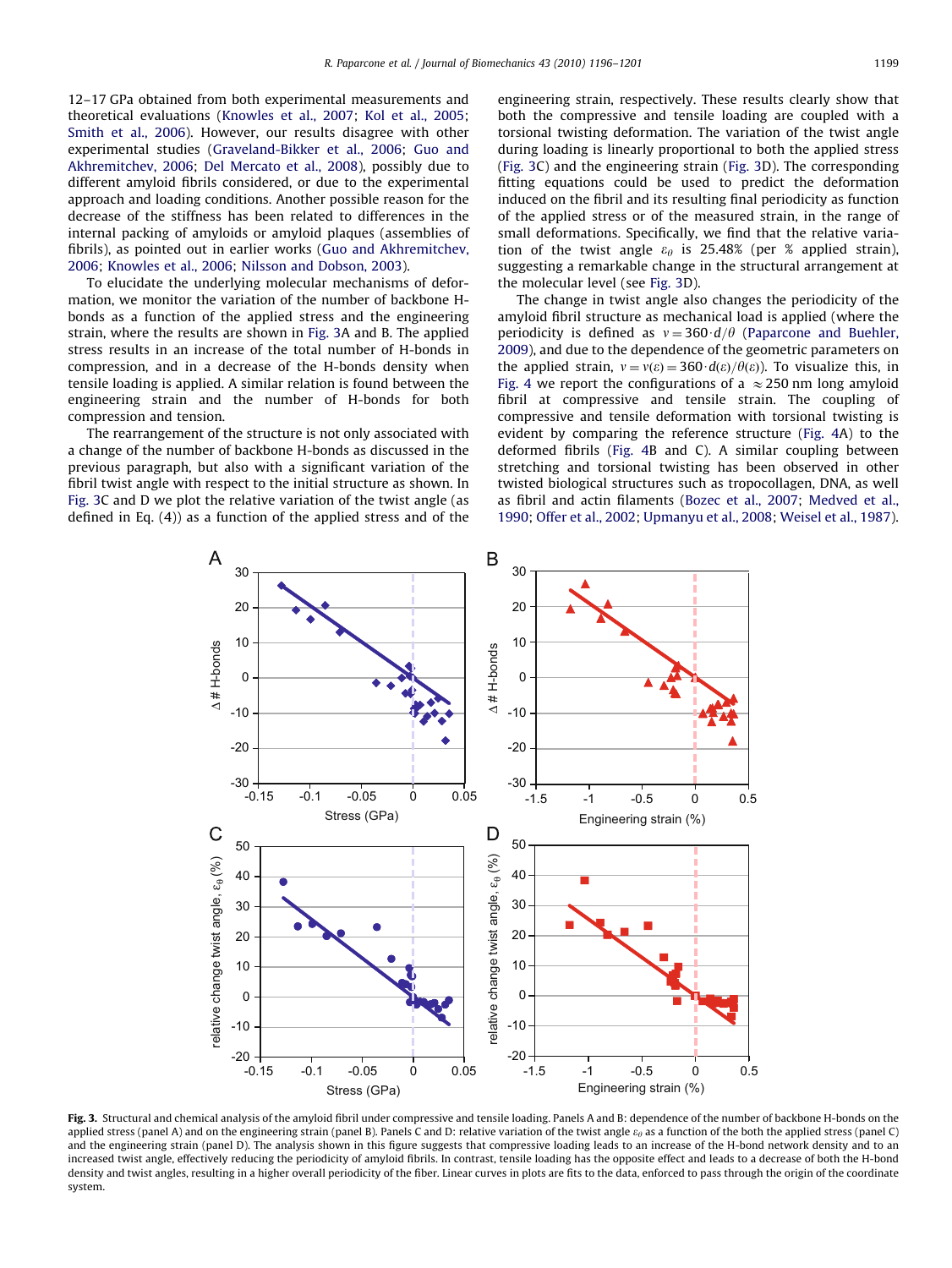<span id="page-4-0"></span>

Fig. 4. Illustration of the coupling between compressive and tensile deformation and torsional twisting deformation. Panel A shows the initial configuration without load applied, while panels B and C show the deformed configuration at 4.21% compressive and 1.23% tensile strain applied. The compressive strain results in a 53.7% decrease of the periodicity v, and the tensile strain results in a 46.9% increase in v. The plots illustrate the severe change in the twist angle under compressive and tensile loads.

Since the coupling between tension and twisting has not yet been observed in experimental studies of amyloids, the predictions put forth based on our simulations provide a challenge to experimentalists to explore this aspect.

### 4. Conclusion

Our studies contribute to the understanding of the atomistic mechanisms that control amyloid fibril properties under compressive and tensile loading. The core finding reported in this paper is that loading in both compression and tension modes is coupled with a torsional twisting deformation, and associated with a change in the H-bond density. These molecular rearrangements of amyloid fibril result in an altered molecular configuration as the applied stress is increased. In compression, the number of H-bonds increases significantly [\(Fig. 3A](#page-3-0) and B), reflecting a selfstrengthening mechanism that could explain why amyloid fibrils display exceptional strength properties and mechanical resilience. The significant torsional deformation under compression leads to a shear loading of the H-bond clusters, effectively resembling highly stable beta-sheet topologies ([Keten and Buehler, 2008](#page-5-0)). As reported in earlier studies ([Tsemekhman, et al., 2007](#page-5-0)), amyloid formation and stability strongly depends on cooperative H-bond patterns. Our results show that the response of a fibril to an external perturbation (such as compressive loading) also leads to a cooperative response of the H-bond structures. The selfstrengthening feature of amyloids may be relevant to understand the mechanical compliance of amyloid fibrils in surrounding soft tissue in neurodegenerative diseases, or in the context of natural adhesives, enabling them to withstand large mechanical forces and deformation without failure. Overall, we find that the Young's moduli identified in our study are in the same order of magnitude as the experimental data [\(Knowles et al., 2007;](#page-5-0) [Kol et al., 2005;](#page-5-0) [Smith et al., 2006](#page-5-0)), in the range of 10–20 GPa. This rigidity of amyloid fibrils may be important in understanding their interactions with surrounding neuron cells, or more generally, with soft brain tissue that typically has a very low modulus of  $\approx$  3000 Pa, many order of magnitudes softer than that of amyloid fibrils ([Miller et al., 2000](#page-5-0)).

Based on the Young's modulus obtained in compression (12.43 GPa) we predict the bending stiffness  $El = 13.2 \times 10^{-26}$  $Nm<sup>2</sup>$ . This result is close to results based on recent experimental values for Ab(1–42) amyloid fibrils ([Knowles et al., 2007\)](#page-5-0). Based on a simple Euler buckling analysis we estimate the buckling load of the structure considered here to be  $P_{\text{cr}}$ =3.09  $\times$  10<sup>4</sup> pN, which corresponds to a buckling stress of  $\sigma_{\rm cr}$ =2.18 GPa. This load is much greater than the range of stresses applied in our study ([Fig. 2](#page-2-0)B), suggesting that the computational protocol to assess the compressive stiffness used here is applicable without inducing buckling, which could alter the measured modulus. The buckling loads quickly approach levels below 0.01 GPa stress for fibrils longer than 150 nm (see inlay in [Fig. 2](#page-2-0)B). This suggests that for very long amyloid fibrils the stiffening regime in the stress–strain plot may not be reached under compression. More generally, buckling of long amyloid fibrils could become a governing mode of deformation that prevents the buildup of significant compressive stress levels that would lead to severe changes in the amyloid periodicity as illustrated in [Fig. 3](#page-3-0). These issues should be considered in experimental analyses.

Future studies could be focused on analyzing size-dependent properties of amyloid fibrils in both tension and compression, and could also emphasize on failure mechanisms at large loads. An interesting issue to consider will also be an analysis of the molecular mechanisms that lead to the stiffening under tension. Whereas the increase of H-bond density could explain the increase of the stiffness under compression, this concepts cannot be immediately applied to the tension case as the number of H-bonds actually decreases [\(Fig. 3](#page-3-0)A and B). A more detailed analysis of the strain distribution at the level of individual Hbonds could provide further insight. Other future studies could emphasize on amyloid self-assembly processes. For example, to explore a broader range of structure–property relationships of amyloid fibrils, Monte-Carlo based techniques could be applied. The confirmation of the computational predictions put forth here, specifically the coupling between axial deformation and torsional twist, represents a challenge to experimentalists that could motivate future investigations. The application of AFM techniques for both visualization and application of mechanical load may facilitate such studies and could be used to carry out an experimental analysis to confirm that loading indeed results in a significant change of the periodicity as visualized in Fig. 4.

## Conflict of interest statement

None.

#### Acknowledgments

This research was supported by the Office of Naval Research (Grant # NN00014-08-1-0844). All authors have contributed equally to the writing of this paper.